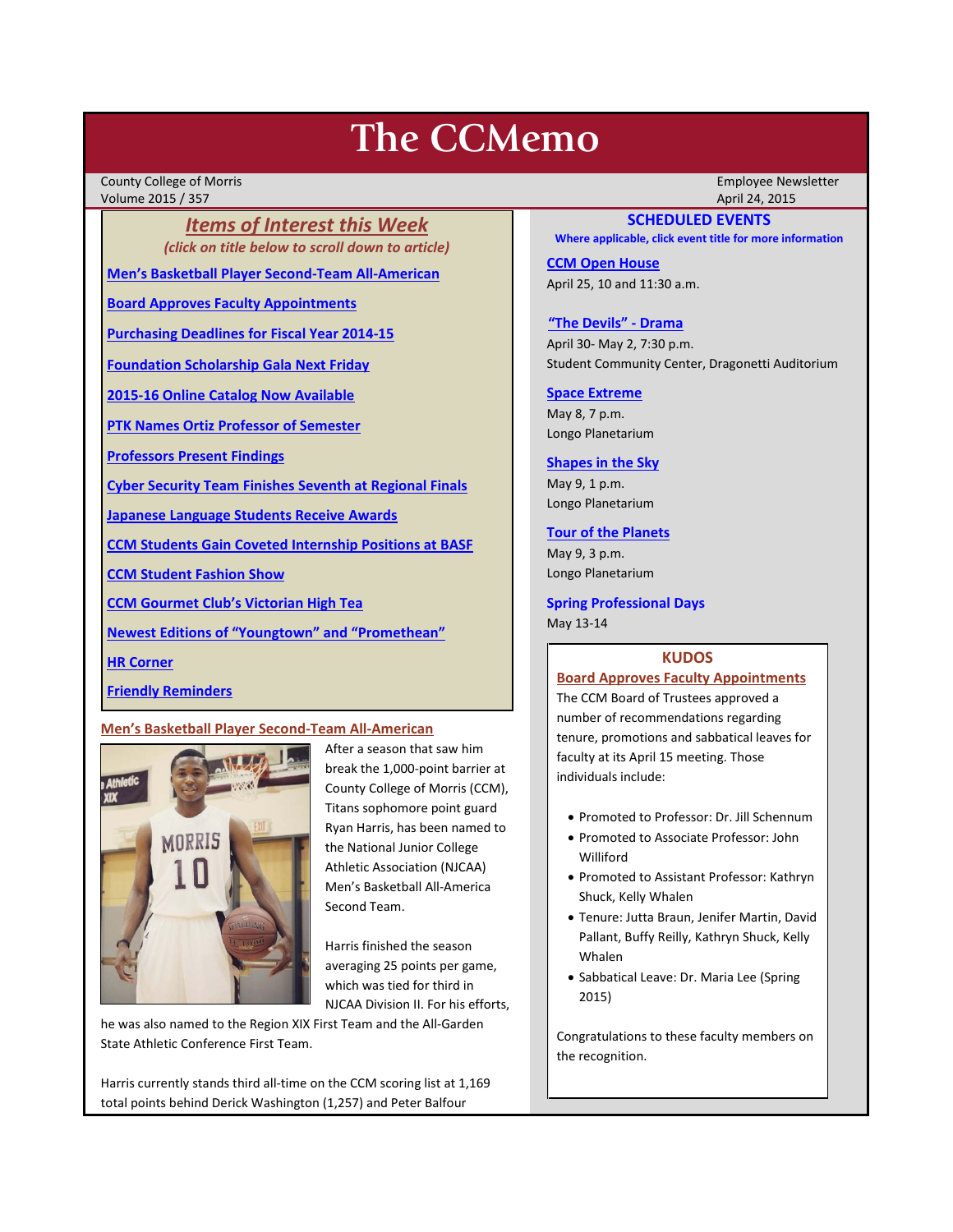(1,329). Earlier this season, he became just the fifth player in Titans history to break the 1,000-point barrier after scoring 34 against Valley Forge on February 5. Read more a[t http://tinyurl.com/lxhroky.](http://tinyurl.com/lxhroky)

# <span id="page-1-0"></span>**Purchasing Deadlines for Fiscal Year 2014-15**

Please note the purchase requisition deadlines for 2014-15 as the fiscal year starts to come to an end. The deadlines help ensure Purchasing has adequate lead time to procure all goods and services.

If you are planning to purchase any capital equipment or audio-visual equipment, please email Purchasing immediately. CCM is currently in a bid situation for audio-visual equipment and specialized capital equipment. Therefore, Purchasing cannot guarantee a June 30 delivery date unless the item(s) are available under a state or consortium contract.

Deadline dates are:

- **Miscellaneous (excludes repair and maintenance):** May 13
- **Blanket Order Change Request:** June 1
- **WB Mason Office Supplies:** June 12
- **Blanket Order Releases:** June 12
- **Check Enclosed Orders:** June 12
- **Chartwells (Food Service):** June 12

## <span id="page-1-1"></span>**Foundation Scholarship Gala Next Friday**

This year's CCM Foundation Scholarship Gala will be held at the Hanover Marriott, Route 10 East, on Friday, May 1. It begins with cocktails at 6 p.m., followed by dinner and the awards program at 7:30 p.m.

This year's honoree will be Dr. Joseph A. Trunfio, retiring president and



CEO of the Atlantic Health System. In addition, four CCM alumni will be receiving awards: Paul Goudreau '86 (Alumnus of the Year); Jean Snopkowski '94 (Alumni Achievement); David Artuso '86 (Alumni Service) and Margaret "Peggy" Lund Fitzgibbon '88, '95 (Alumni Humanitarian).

Faculty and staff tickets are \$195 per ticket, \$180 off the external price of \$375 per ticket.

The invitation that contains the internal price can be found at [http://tinyurl.com/pmf34gy.](http://tinyurl.com/pmf34gy) Join the foundation as it raises funds for CCM's General Scholarship program.

Even if you are unable to attend the gala, you can still help raise funds for scholarships. Purchase a \$25 ticket and fruit snack, representing the popular app game Fruit Ninja, and you'll receive one of only 100 chances to win a silver 16 GB iPad Air 2. Contact Colleen McArdle at [cmcardle@ccm.edu](mailto:cmcardle@ccm.edu) to purchase your chance.

# <span id="page-1-2"></span>**PTK Names Ortiz Professor of Semester**

Professor Mariana Ortiz of the Languages and English as a Second Language department has been chosen as Professor of the Semester – Spring 2015 by CCM's Phi Theta Kappa chapter. This honor is given to "professors who have demonstrated an unwavering commitment to education and recognizes the outstanding academic dedication, drive and support they have exhibited over the course of the semester."

# <span id="page-1-3"></span>**Professors Present Findings**



Professors Keri Flanagan, Jenifer Martin and Jason Hudzik recently presented their initial findings from their National Science Foundation (NSF) Advanced Technological Education (ATE) Grant "Pathways of Applied Career Experience (PACE) Science Program in Biotechnology and Chemical Technology." The presentation, which took place at Bergen County Community College on Friday, April 17, included PACE pathways, internship opportunities, student retention strategies, POGIL pedagogy, POGIL drawing activity, study methodologies and future plans.

# <span id="page-1-4"></span>**FRIENDLY REMINDERS LHT Plant Sale**

The CCM Landscape and Horticultural Technology (LHT) department will hold its annual Spring Plant Sale on Monday, April 27, through Wednesday, April 29, from noon until 6 p.m. at the LHT greenhouses located beside Parking Lot 1. This year's sale will include flats of annual, herb and vegetable transplants, including heirloom tomato varieties, along with flowering perennial plants and hanging baskets. Proceeds benefit CCM LHT student activities. For more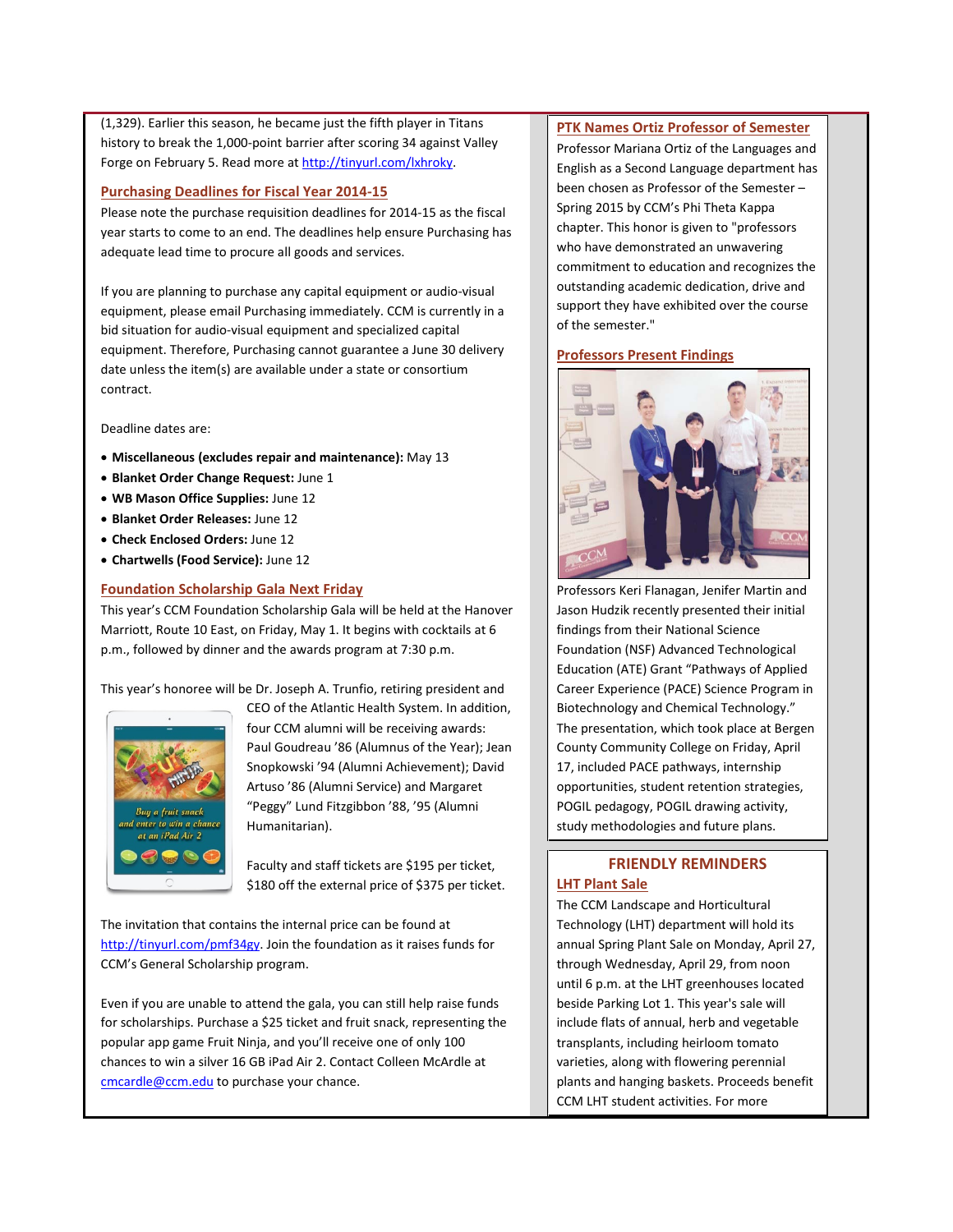# <span id="page-2-0"></span>**2015-16 Online Catalog Now Available**

The online catalog for the 2015-16 Academic Year is now available at [http://catalog.ccm.edu/.](http://catalog.ccm.edu/) The catalog covers the Summer 2015 semester through Spring 2016 semester and also includes the Summer College for Kids and Teens catalog. For those who would like a print version of the catalog, two versions are available in the Print Shop, the full credit catalog and a shorter and less expensive version that just includes Programs and Courses. Also available is a print version of the Summer College for Kids and Teens online catalog.

# <span id="page-2-1"></span>**Cyber Security Team Finishes Seventh at Regional Finals**



The CCM Cyber Centurions, the college's cyber defense team, finished seventh at the Mid-Atlantic Collegiate Cyber Defense Competition (MACCDC) Regional Finals. The MACCDC was held at Johns Hopkins University Applied Physics Lab in Maryland. This was the first time the team, consisting of members from the college's Cyber Security Club, competed in any cybersecurity competition, and it was the first and only team from any New Jersey college or university to enter the competition. The school was one of only 10 teams to make it to regionals.

Individually, CCM student and president of the Cyber Security Club Kimberly Monka had an impressive showing. During the virtual qualifying round, Monka successfully kept the Red Team, the designated attack team, out of her server by continually fending off attacks for the entire three-hour duration of the competition.

The competition ranked individuals by their success in capturing flags. A flag is a hidden file on a system. Monka finished 10th out of 110 individuals. Read more a[t http://tinyurl.com/lj483da.](http://tinyurl.com/lj483da)

## <span id="page-2-2"></span>**Japanese Language Students Receive Awards**

Three CCM students are the recipients of the 2015 Japanese Language and Culture Study Award granted by the New Jersey Association of Teachers of Japanese (NJATJ) at Seton Hall University.

information, contact the LHT department at 973-328-5363.

# **Student Employment Notice and Change in Hours**

The first day of the summer student employment period is Tuesday, May 12. Only those students who have been officially hired or rehired for the summer employment period will be permitted to work from that date on. Please note that student aides will not be permitted to work more than 24.5 hours per week during the summer period. No averaging of hours is permitted.

If your department would like to hire student aides to work this summer, please print, complete and submit a Summer Student Aide Request Form (found at [http://tinyurl.com/cafkk6s\)](http://tinyurl.com/cafkk6s) to Career Services in Cohen Hall, Room 203.

## **Faculty Development Endowment**

The Louise and Samuel Olshan Endowment for Faculty Professional Development exists to help faculty members offset the cost of professional memberships and/or travel to professional conferences and meetings.

Grants are available to:

- Full-time faculty (excluding academic department chairs and assistant department chairs)
- Adjunct faculty who have taught 20 semesters (fall and spring) in the last 12 years

Criteria details and the application can be found

at [http://www.ccm.edu/cte/grants.aspx.](http://www.ccm.edu/cte/grants.aspx) The deadline for applying is Friday, May 1.

#### **The Writing Institute II**

Because of everyone's reaction to the last Writing Institute workshop in December, Professor Ken Shouler, philosophy, will continue to deemphasize the mechanics of selling writing and emphasize the principles of good writing. The final Writing Institute II meeting is 12:30 p.m. in the CTE office on Tuesday, April 28. Register for the Writing Institute workshop on the CTE website at [http://www.ccm.edu/cte/workshops.aspx.](http://www.ccm.edu/cte/workshops.aspx)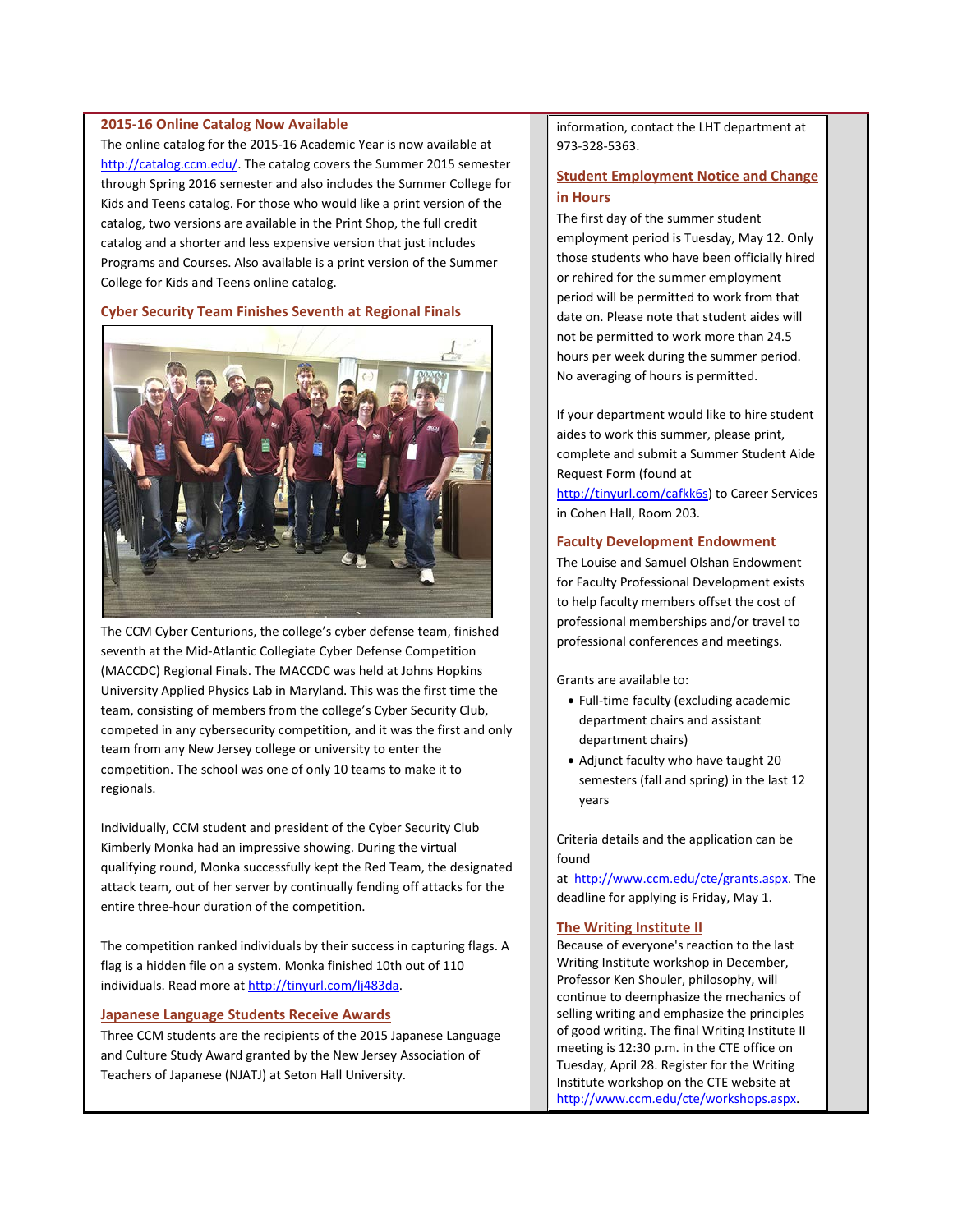Rebecca Katko, Brittany Somol and Nicholas Carlson were nominated by CCM Japanese Professor Ayako Morrell for their commitment to learning Japanese language and culture.

Katko, 17, is a participant in CCM's Challenger program, which allows high school students to enrich their education by taking college-level courses.

Katko and Morrell attended the NJATJ Japanese Language and Culture Study Award ceremony at Seton Hall University in March where the Challenger student accepted her certificate. Although Katko is still in high school, she is enrolled in the highest level of Japanese offered at CCM – Intermediate Japanese II.

Carlson, an adjunct engineering professor and a non-matriculated student at CCM, has wanted to learn Japanese since high school but didn't have the opportunity until he started teaching at the college. Read more a[t http://tinyurl.com/nlfepcx.](http://tinyurl.com/nlfepcx)



# <span id="page-3-0"></span>**CCM Students Gain Coveted Internship Positions at BASF**

Building upon the success of previous science students at CCM and his own academic achievements, Michael Masino will be working at BASF's Catalysts division in Iselin this coming summer as an intern.

Masino, who is one of two CCM students selected this year for a summer internship at BASF, is majoring in both biology and engineering science at CCM. His plan is to launch a career in biomedical engineering where he can design solutions to help people improve their quality of life.

In addition to attending school full-time and working multiple part-time jobs, Masino is president of the Biology and Chemistry Club at CCM and an active member of the Phi Theta Kappa honor society. Read more at [http://tinyurl.com/lrf5kwm.](http://tinyurl.com/lrf5kwm)

## **Volunteers Wanted for National Event**

CCM will be hosting Send Silence Packing, a nationally recognized public education exhibit of 1,100 backpacks, representing the number of students who die by suicide every year. It will take place on Thursday, April 30, from 11 a.m. to 7 p.m., with a candle-light vigil to follow.

Volunteers are needed to help monitor the backpacks, to hand out information cards and to guide attendees who'd like to speak with a counselor from the counseling office. Those who'd like to volunteer are asked to contact Ariella Panek a[t apanek@ccm.edu](mailto:apanek@ccm.edu) or ext. 5238. The event is sponsored by Campus Life, CCM Special Events, Counseling and Student Success, and the CCM Active Minds Club. Read more about the event at

[http://tinyurl.com/pphypop.](http://tinyurl.com/pphypop)

## **Library Novella Book Club**

The CCM Library Novella Book Club will be discussing "Paterson" by William Carlos Williams, in celebration of National Poetry Month, on Wednesday, April 29, from noon to 1 p.m. and all employees are welcome to attend. The club typically meets the last Wednesday of the month in the library conference room. Those with questions can contact ext. 5278. The club in May will discuss "Trout Fishing in America" by Richard Brautigan.

# **HR CORNER**

## <span id="page-3-1"></span>**Special Pricing for Nets Playoff Tickets**

The Barclays Center is offering CCM employees the chance to purchase Brooklyn Nets vs. Atlanta Hawks playoffs tickets for Game 4 on Monday, April 27. Prices range from \$40 to \$50, and tickets are limited. Tickets can be purchased at [http://tinyurl.com/nqhqsvn.](http://tinyurl.com/nqhqsvn)

## **Sam's Club Memberships**

Sam's Club will be on campus in the Student Community Center lobby on Monday, April 27, from 10 a.m.-2 p.m.

## **Discounted Monster Truck Tickets**

CCM employees who are fans of monster trucks are able to purchase discounted tickets for the upcoming Monster Jam: Path of Destruction, coming to MetLife Stadium in East Rutherford on Saturday, June 13. The